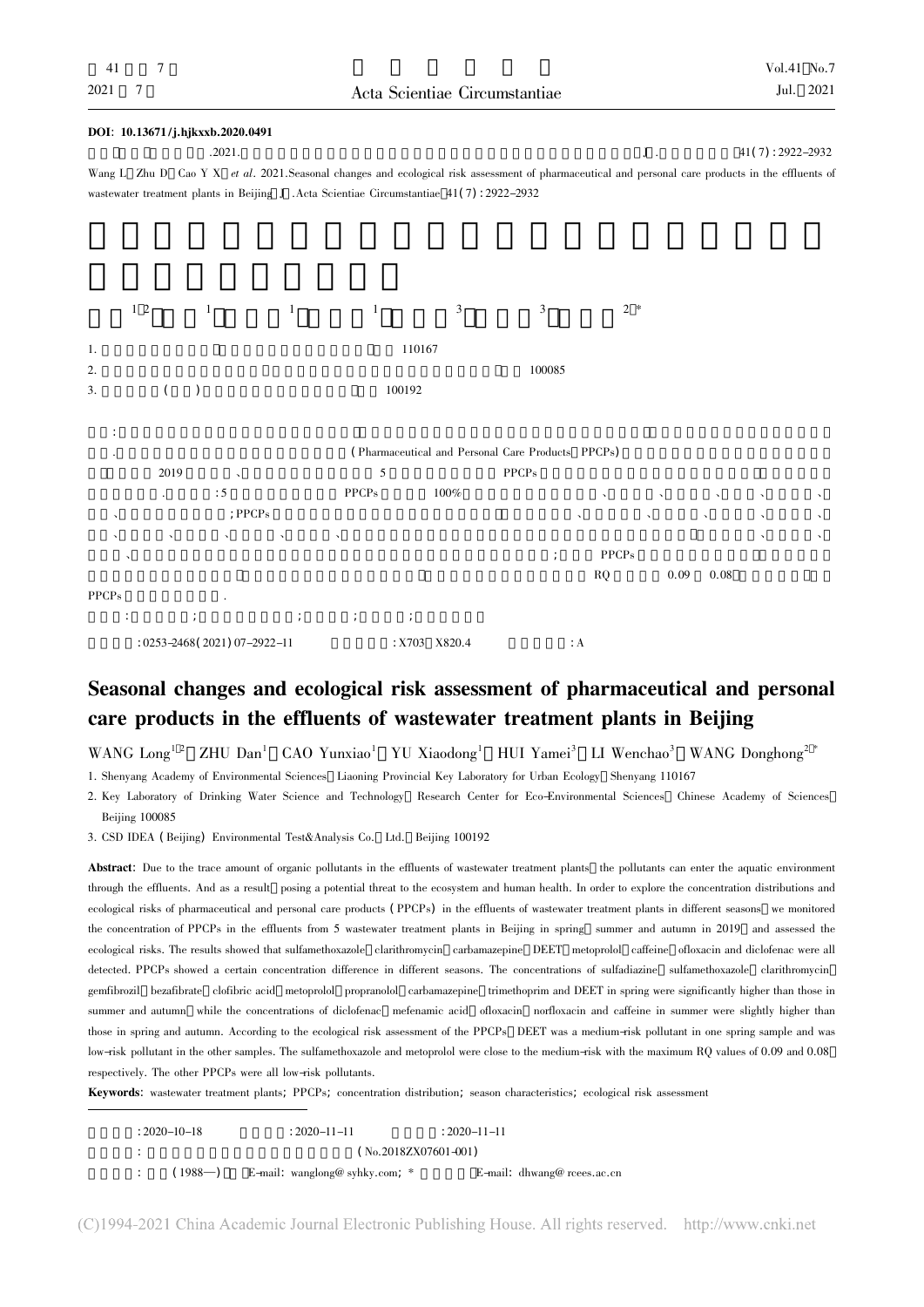$7$   $\vdots$ 

| (Introduction)<br>$\mathbf{1}$                 | (Li <i>et al.</i> 2015);                                     |      |
|------------------------------------------------|--------------------------------------------------------------|------|
| (Pharmaceuticals and                           | $\overline{\phantom{a}}$                                     |      |
| personal care products PPCPs)                  |                                                              |      |
| .PPCPs                                         | 335.9 ng $\cdot L^{-1}$<br>465.6, 260.4, 831.4, 214.6, 473.6 |      |
| (Lapworth et al. 2012; Petrie                  | (Ben <i>et al.</i> 2018).                                    |      |
| <i>et al.</i> 2015; Yang <i>et al.</i> 2017)   | <b>PPCPs</b>                                                 |      |
| <b>PPCPs</b><br>(Benotti et al. 2009;          | <b>PPCPs</b><br>22                                           |      |
| Yang et al. 2017).<br><b>PPCPs</b>             | <b>PPCPs</b><br>$\overline{2}$                               |      |
| <b>PPCPs</b>                                   | $\,8\,$<br>$\int$ Sun <i>et al.</i>                          |      |
|                                                | $2016$ ;<br>12                                               |      |
| "<br>$\epsilon\epsilon$<br><b>PPCPs</b>        | $\checkmark$<br><b>PPCPs</b>                                 |      |
|                                                | (Li et al. 2018)                                             | Zhao |
| (Chen et al. 2014; Archer et al. 2017; Zhao    | (Zhao                                                        |      |
| et al. 2017; Yan et al. 2018).                 | et al. 2017).                                                |      |
| <b>PPCPs</b>                                   |                                                              |      |
|                                                |                                                              | (Li  |
|                                                | <i>et al.</i> 2013)<br>Sui                                   |      |
| <b>PPCPs</b>                                   |                                                              |      |
| <b>PPCPs</b>                                   | (Sui et al. 2011).<br><b>PPCPs</b>                           |      |
| Li                                             |                                                              |      |
|                                                | <b>PPCPs</b>                                                 |      |
| $(A^2O)$ –                                     | <b>PPCPs</b>                                                 |      |
|                                                | <b>PPCPs</b>                                                 |      |
|                                                |                                                              |      |
| 123, 25.9<br>24.7                              | 5                                                            |      |
| $ng \cdot L^{-1}$                              | 10                                                           |      |
| (Li <i>et al.</i> 2013);                       | 2019<br><b>PPCPs</b><br>17                                   |      |
| $A^2O-$<br>$(MBR)$ –                           | 5                                                            |      |
| ${\rm PPCPs}$<br>90                            | 17<br><b>PPCPs</b>                                           |      |
|                                                |                                                              |      |
| 165 ng $\cdot L^{-1}$<br>106                   | <b>PPCPs</b>                                                 |      |
| (Zhang et al. 2020);                           |                                                              |      |
| $(A^2 O -$<br>19                               |                                                              |      |
| <b>PPCPs</b>                                   |                                                              |      |
| 78.1 ng $\cdot$ L <sup>-1</sup> (Ashfaq<br>129 | (Materials and methods)<br>$\boldsymbol{2}$                  |      |
| et al. 2017).<br>$\sim$ $\sim$<br>$\bar{ }$    | 2.1                                                          |      |
|                                                | 2019<br>$5 \sqrt{7}$<br>9<br>$\checkmark$                    |      |
| <b>PPCPs</b>                                   | 3<br>5                                                       |      |
| $A^2O$ , MBR,<br>$\checkmark$                  | $A$ , $B$ , $C$ , $D$ , $E$ .                                |      |
| $\checkmark$<br>$\sim$ $\sim$                  | $\mathfrak{2}$<br>1 L                                        |      |
| $50\%$                                         |                                                              |      |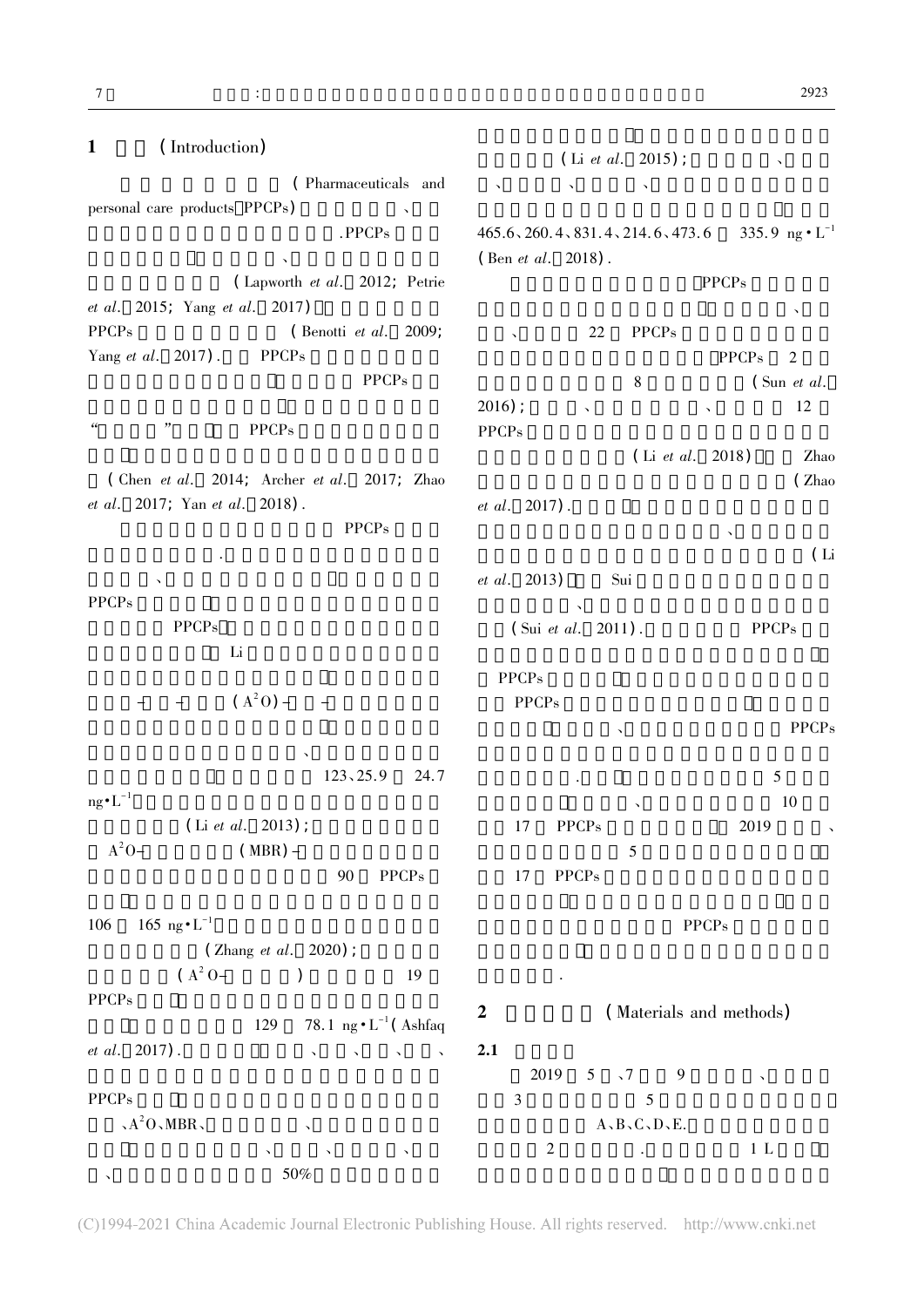|                             |                                                   |                                        | $10 \mu L$             | $30^\circ \text{C}$            |                                           | $0 \sim 2$ min                                          |
|-----------------------------|---------------------------------------------------|----------------------------------------|------------------------|--------------------------------|-------------------------------------------|---------------------------------------------------------|
| 2.2                         |                                                   |                                        |                        | $20\% B$ 60% B $2 \sim 10$ min |                                           |                                                         |
|                             | 10<br>17                                          | <b>PPCPs</b>                           | $100\%$ B              |                                | 4 min $20\% B$ 6 min;                     |                                                         |
|                             | $\overline{2}$                                    |                                        |                        |                                | A $(10 \text{ mmol} \cdot \text{L}^{-1})$ |                                                         |
| $\cdot$                     | $\overline{2}$                                    |                                        | $\rightarrow$ B        |                                | $0.35 \text{ mL} \cdot \text{min}^{-1}$   |                                                         |
|                             | $\overline{2}$                                    | $\frac{1}{l}$                          | $10 \mu L$             |                                |                                           | 30 °C $0 \sim 1$ min                                    |
|                             | $\overline{2}$                                    |                                        | 20%B                   |                                | $50\% \text{ B}$ 1 ~ 9 min                |                                                         |
| $\mathfrak{Z}$              | $\boldsymbol{\checkmark}$                         | $\beta -$                              | $100\%$ B              |                                | 5 min 20% B                               | $6 \text{ min}$                                         |
| $\overline{2}$              |                                                   | $\frac{1}{l}$                          |                        | $\bf{A}$                       |                                           | $(0.01\%)$ B                                            |
| $\mathbf 1$                 | PPCPs 3                                           |                                        |                        |                                |                                           | 0.40 mL $\cdot$ min <sup>-1</sup> 10 µL                 |
|                             | $\mathbf{1}$                                      |                                        | 40 °C                  |                                | $0 \sim 7$ min 3% B                       |                                                         |
|                             |                                                   | $-$ <sup>13</sup> $C_3$                |                        |                                |                                           | $15\%$ B 2 min $9 \sim 12$ min 30%                      |
|                             | Dr. Ehrenstorfer                                  | $\geq 98\%$ .                          |                        | B 1 min $13 \sim 18$ min       |                                           | $42\% B$ 1                                              |
|                             | $-C^{13}$<br>$-$ D <sub>8</sub>                   | $- D_6$                                |                        | min $3\%B$ 8 min.              |                                           |                                                         |
|                             | Cambridge Isotope Laboratories                    |                                        |                        |                                |                                           | (Electrospray                                           |
| $\Delta \sim 1000$ $\Delta$ |                                                   |                                        | ionization ESI)        |                                |                                           | $\mathcal{L}(\mathcal{A})$ , $\mathcal{A}(\mathcal{A})$ |
| Milli-Q $(Millipore)$       |                                                   |                                        |                        | $-4500$ V                      |                                           | 500 °C                                                  |
| 2.3                         |                                                   |                                        |                        | $20$ psi                       |                                           | 5 psi 1 40                                              |
|                             |                                                   | (Zhang                                 | psi                    | 2 60 psi;                      |                                           |                                                         |
| <i>et al.</i> 2018).        |                                                   | 450<br>$\left($                        |                        |                                | 5000 V 500 °C                             |                                                         |
| $\mathcal{C}$ 4 h).         | $1 \,$ L                                          | $500$ mg                               |                        | 20 psi 5 psi 1 40 psi          |                                           |                                                         |
| $Na2EDTA$ 25 mg             |                                                   | pH                                     | $\overline{2}$         | 60 psi.                        |                                           |                                                         |
| $4 \sim 5$ 50 ng            |                                                   |                                        | 2.5                    |                                |                                           |                                                         |
| 30 min.                     | (Solid Phase Extraction SPE)                      |                                        |                        |                                |                                           |                                                         |
|                             |                                                   |                                        |                        |                                |                                           |                                                         |
| HLB (Waters ) SPE           |                                                   | $10 \text{ mL}$                        |                        |                                |                                           |                                                         |
|                             | $\sqrt{10}$ mL $\sqrt{10}$ mL $(pH = 4 \sim 5)$   |                                        |                        | 1                              |                                           |                                                         |
|                             |                                                   | $5 - 10$                               |                        |                                | <b>PPCPs</b>                              |                                                         |
| $mL \cdot min$              | <b>SPE</b>                                        |                                        |                        | $300\,$ mL                     | $\checkmark$                              |                                                         |
| <b>SPE</b>                  | $10 \text{ mL}$                                   |                                        | $200 \mu L$            |                                |                                           |                                                         |
|                             |                                                   |                                        |                        |                                |                                           |                                                         |
|                             | <b>SPE</b>                                        | <b>SPE</b>                             |                        |                                |                                           |                                                         |
|                             | 8mL                                               |                                        |                        |                                | <b>PPCPs</b>                              |                                                         |
|                             | 0.025%                                            | (1/1)                                  |                        |                                |                                           |                                                         |
| $500 \mu L$                 | $50$ ng                                           | 0.22                                   |                        |                                |                                           | <b>PPCPs</b>                                            |
| $\mu$ m                     |                                                   |                                        |                        |                                | $9.7\% \sim 18.7\%$                       |                                                         |
| 2.4                         |                                                   |                                        |                        | <b>PPCPs</b>                   |                                           |                                                         |
|                             | (LC-20ADXR                                        | $) -$                                  | $-C^{13}$              |                                | $-D_8$ , $-D_6$                           |                                                         |
|                             | (API3200 Qtrap Applied biosystems                 |                                        |                        |                                |                                           | $64.5\% \sim 116\% \cdot 78.3\% \sim 106\%$             |
|                             |                                                   | Waters                                 | $60.6\% \sim 92.4\%$ ; |                                | <b>PPCPs</b>                              |                                                         |
| BEH-C18                     | $(3.5 \mu m \times 3.0 \mu m \times 150 \mu m)$ . |                                        |                        |                                |                                           |                                                         |
|                             |                                                   | A                                      |                        |                                |                                           | $63\% \sim 115\%$ .                                     |
| $0.01\%$<br>$)$ B           |                                                   | $0.3 \text{ mL} \cdot \text{min}^{-1}$ |                        |                                |                                           |                                                         |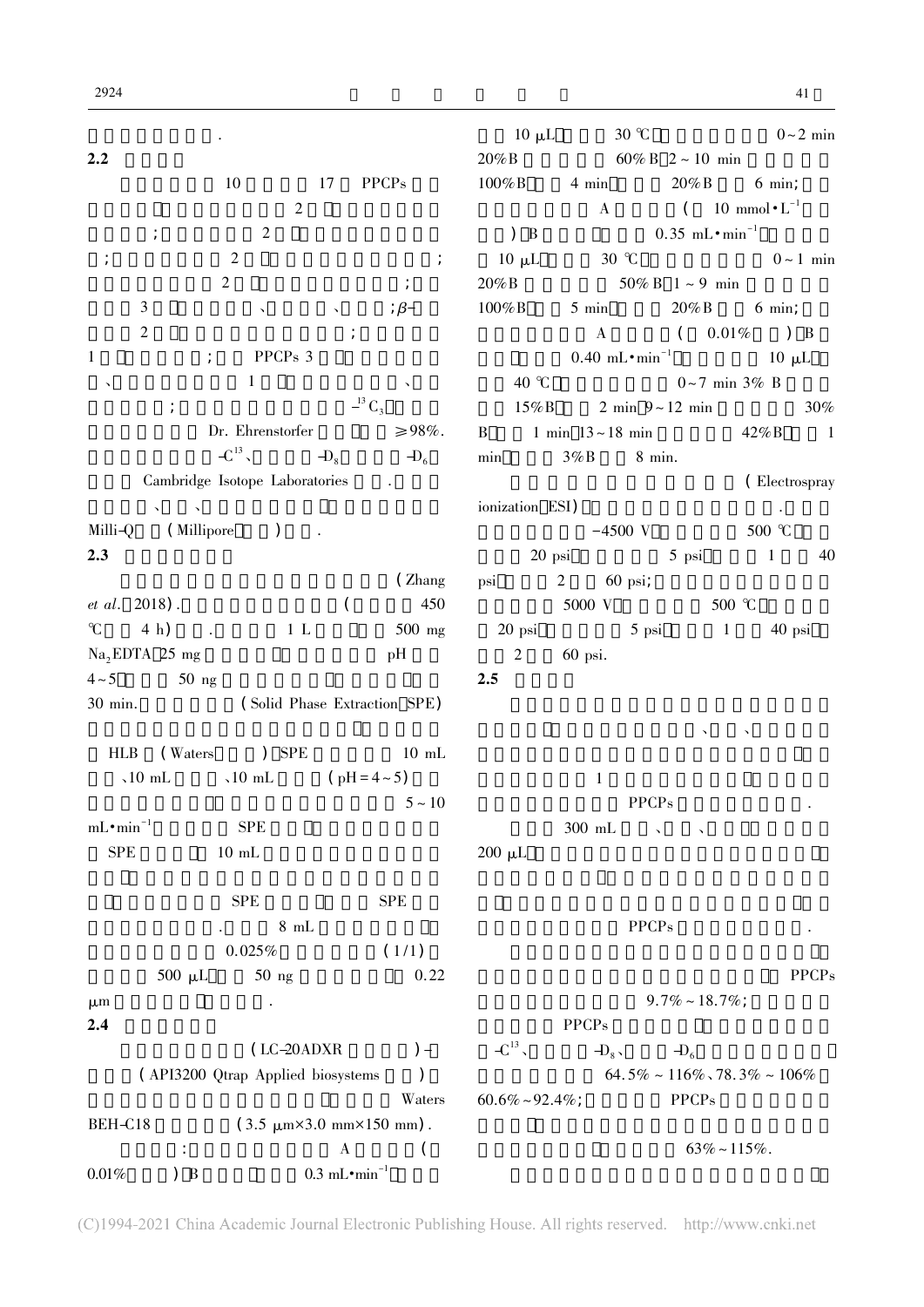

(C)1994-2021 China Academic Journal Electronic Publishing House. All rights reserved. http://www.cnki.net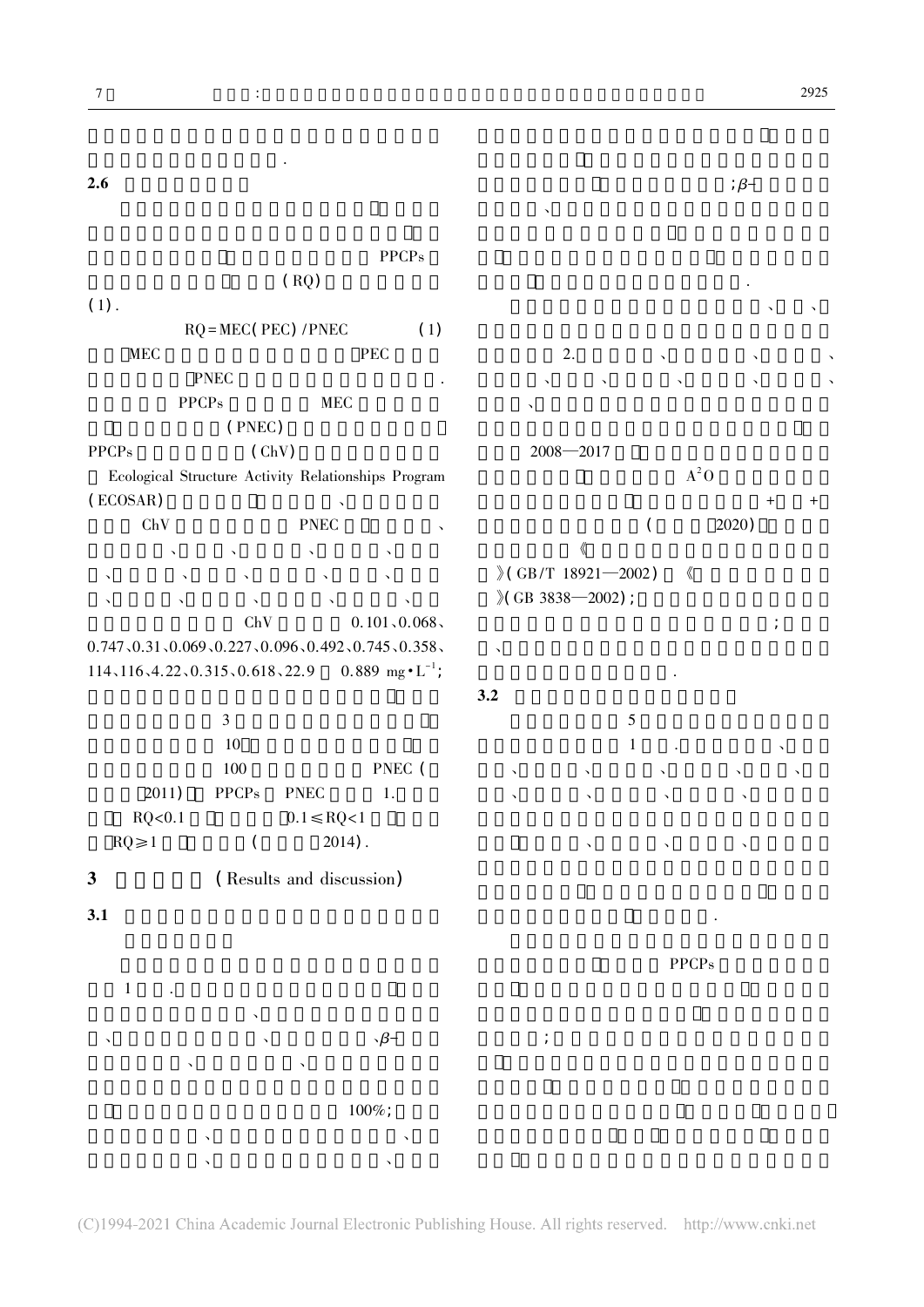| $(C)$ 1994-2                                          |          |                                                          |              | 表 1             | 目标化合物     |                    |              |                          | 的预测无效应浓度(PNEC,μg·L <sup>-1</sup> )及在各水厂出水中的浓度(ng·L <sup>-1</sup> )和检出率                                                                      |                  |                          |              |           |         |                 |         |           |                  |              |              |           |
|-------------------------------------------------------|----------|----------------------------------------------------------|--------------|-----------------|-----------|--------------------|--------------|--------------------------|---------------------------------------------------------------------------------------------------------------------------------------------|------------------|--------------------------|--------------|-----------|---------|-----------------|---------|-----------|------------------|--------------|--------------|-----------|
|                                                       |          | Table 1 PNEC ( $\mu$ g·L <sup>-1</sup> ), concentrations |              |                 |           |                    |              |                          | $(\text{ng} \cdot \text{L}^{-1})$ and detection rate $(\%)$ of the target compounds in effluents from different wastewater treatment plants |                  |                          |              |           |         |                 |         |           |                  |              |              |           |
|                                                       |          |                                                          | 水厂A中出水浓度及检出率 |                 |           |                    | 水厂B中出水浓度及检出率 |                          |                                                                                                                                             |                  | 水厂C中出水浓度及检出率             |              |           | 长       | D中出水浓度及检出率      |         |           |                  |              | 水厂E中出水浓度及检出率 |           |
| 污染物                                                   | PNEC     | 春季                                                       | 夏季           | 秋季              | 检出率       | $\frac{1}{2}$<br>春 | 夏季           | 秋季                       | 检出率                                                                                                                                         | 春季               | 夏季                       | 秋季           | 检出率       | 春季      | 夏季              | 秋季      | 检出率       | 春季               | 夏季           | 秋季           | 检出率       |
| 磺胺嘧啶                                                  | 15.00    | 16.7                                                     |              | 5.4             | 66.7%     | 2.7                | 7.7          |                          | 66.7%                                                                                                                                       | 4.0              | 3.6                      | 5.9          | $100.0\%$ |         |                 |         | $0\%$     | 2.1              | 2.3          |              | $66.7\%$  |
| 磺胺甲恶唑                                                 | 6.40     | 64.3                                                     | 9.6          | 19.7            | $100.0\%$ | 22.7               | 35.1         | 10.1                     | $100.0\%$                                                                                                                                   | 31.4             | 19.9                     | 32.2         | $100.0\%$ | 3.8     | $\overline{61}$ | 2.9     | $100.0\%$ | 6.9              | 8.1          | 2.7          | $100.0\%$ |
| 红霉素                                                   | $1.00\,$ |                                                          | 8.8          | 4.4             | $66.7\%$  |                    | 20.0         | 4.7                      | 66.7%                                                                                                                                       |                  | 19.6                     | 61.5         | 66.7%     |         | 17.2            | 4.9     | 66.7%     |                  | 11.8         | 5.9          | 66.7%     |
| 克拉霉素                                                  | 9.30     | 9.7                                                      | 2.3          | 2.6             | $100.0\%$ | 25.9               | 20.0         | 3.1                      | $100.0\%$                                                                                                                                   | 38.8             | 40.0                     | 45.7         | $100.0\%$ | 89.0    | 15.8            | 2.6     | $100.0\%$ | 49.0             | i.5          | 4.7          | 100.0%    |
| 甲氧苄啶                                                  | 18.00    | 36.3                                                     |              | 5.6             | $66.7\%$  | 4.5                | 6.7          |                          | 66.7%                                                                                                                                       | 19.1             | 5.1                      | 18.1         | $100.0\%$ |         |                 |         | $0\%$     | $\overline{4}$ . |              |              | $33.3\%$  |
| 普萊洛克                                                  | 9.50     |                                                          |              |                 | $0\%$     |                    |              |                          | $0\%$                                                                                                                                       |                  |                          |              | $0\%$     | $1.3\,$ |                 |         | $33.3\%$  | $1.4\,$          |              |              | 33.3%     |
| 卡马西平                                                  | 9.00     | 51.0                                                     | 10.6         | 17.5            | $100.0\%$ | 36.5               | 34.1         | 9.8                      | $100.0\%$                                                                                                                                   | 38.2             | 24.6                     | 18.9         | $100.0\%$ | 54.9    | 19.2            | 12.8    | $100.0\%$ | 35.4             | 13.0         | 4.0          | $100.0\%$ |
| 避蚊醒                                                   | 0.75     | 370.6                                                    | 181.0        | 228.3           | $100.0\%$ | 114.4              | 147.0        | 76.0                     | $100.0\%$                                                                                                                                   | 217.8            | 178.8                    | 84.0         | $100.0\%$ | 598.1   | 224.0           | 183.8   | $100.0\%$ | 439.3            | 139.5        | 74.5         | $100.0\%$ |
| 美托洛尔                                                  | 53.00    | 651.3                                                    | 51.1         | 198.5           | $100.0\%$ | $180.8\,$          | 336.0        | 110.0                    | $100.0\%$                                                                                                                                   | 295.0            | 160.0                    | 111.3        | $100.0\%$ | 510.0   | 27.0            | 76.3    | $100.0\%$ | 342.3            | 107.0        | 37.6         | $100.0\%$ |
| 咖啡園                                                   | 4.87     | 27.1                                                     | 101.5        | 34.1            | $100.0\%$ | 45.6               | 11.6         | 7.6                      | $100.0\%$                                                                                                                                   | 17.8             | 24.0                     | 9.9          | $100.0\%$ | 21.8    | 9.6             | 6.4     | $100.0\%$ | 17.9             | 33.5         | 11.3         | $100.0\%$ |
| 氧氟沙量                                                  | 22000.00 | 31.9                                                     | 13.2         | 9.4             | $100.0\%$ | 16.0               | 118.8        | 15.1                     | $100.0\%$                                                                                                                                   | 105.2            | 71.0                     | 96.8         | $100.0\%$ | $1.9\,$ | $1.0\,$         | $1.8\,$ | $100.0\%$ | 2.3              | 4.6          | 4.0          | $100.0\%$ |
| 诺氟沙星                                                  | 23000.00 |                                                          | $6.7\,$      |                 | $33.3\%$  |                    | 18.5         |                          | $33.3\%$                                                                                                                                    |                  | 16.2                     |              | $33.3\%$  |         |                 |         | $0\%$     |                  |              |              | $0\%$     |
| 双氯芬酸                                                  | 0.90     | 12.1                                                     | 12.4         | 34.1            | $100.0\%$ | 5.8                | 85.0         | 7.8                      | $100.0\%$                                                                                                                                   | 55.3             | 68.8                     | 79.5         | $100.0\%$ | 8.1     | 4.4             | 2.0     | $100.0\%$ | 8.7              | 28.2         | 2.9          | $100.0\%$ |
| 甲芬那酸                                                  | 3.15     |                                                          | 62           | $\overline{61}$ | $66.7\%$  | $\overline{c}$     | $7.0\,$      | 6.3                      | $100.0\%$                                                                                                                                   | $\overline{4.1}$ | 7.5                      | 5.9          | $100.0\%$ | 4.9     | 12.0            | 10.7    | $100.0\%$ | 6.4              | 13.4         | 14.1         | $100.0\%$ |
| 苯扎啶                                                   | 1.73     | 9.4                                                      | 4.4          | 6.5             | $100.0\%$ | $\overline{3}$ .   | $-1$         |                          | 66.7%                                                                                                                                       |                  |                          | $\ddot{ }$ . | $33.3\%$  | 5.1     | 2.1             | $1.8\,$ | $100.0\%$ | 3.6              | $\ddot{1.5}$ |              | 66.7%     |
| 氯贝酸                                                   | 330.00   | 3.6                                                      | 1.5          | 2.3             | $100.0\%$ | 2.8                | 3.6          | $\overline{14}$          | $100.0\%$                                                                                                                                   | 0.6              | 2.0                      | 2.1          | $100.0\%$ | 5.6     | 4.8             | 2.9     | $100.0\%$ | 3.8              | 1.2          |              | 66.7%     |
| 吉非罗齐                                                  | 8.90     | 0.6                                                      | 0.6          |                 | 66.7%     |                    |              | $\overline{\phantom{a}}$ | $0.0\%$                                                                                                                                     |                  | $\overline{\phantom{a}}$ | 0.6          | 33.3%     | 0.9     |                 |         | 33.3%     | 0.9              |              |              | $33.3\%$  |
| <del>:i</del><br><br>:有<br>:有ghts reserved.<br>。<br>进 |          |                                                          |              |                 |           |                    |              |                          |                                                                                                                                             |                  |                          |              |           |         |                 |         |           |                  |              |              |           |
| http://www.cnki.net                                   |          |                                                          |              |                 |           |                    |              |                          |                                                                                                                                             |                  |                          |              |           |         |                 |         |           |                  |              |              |           |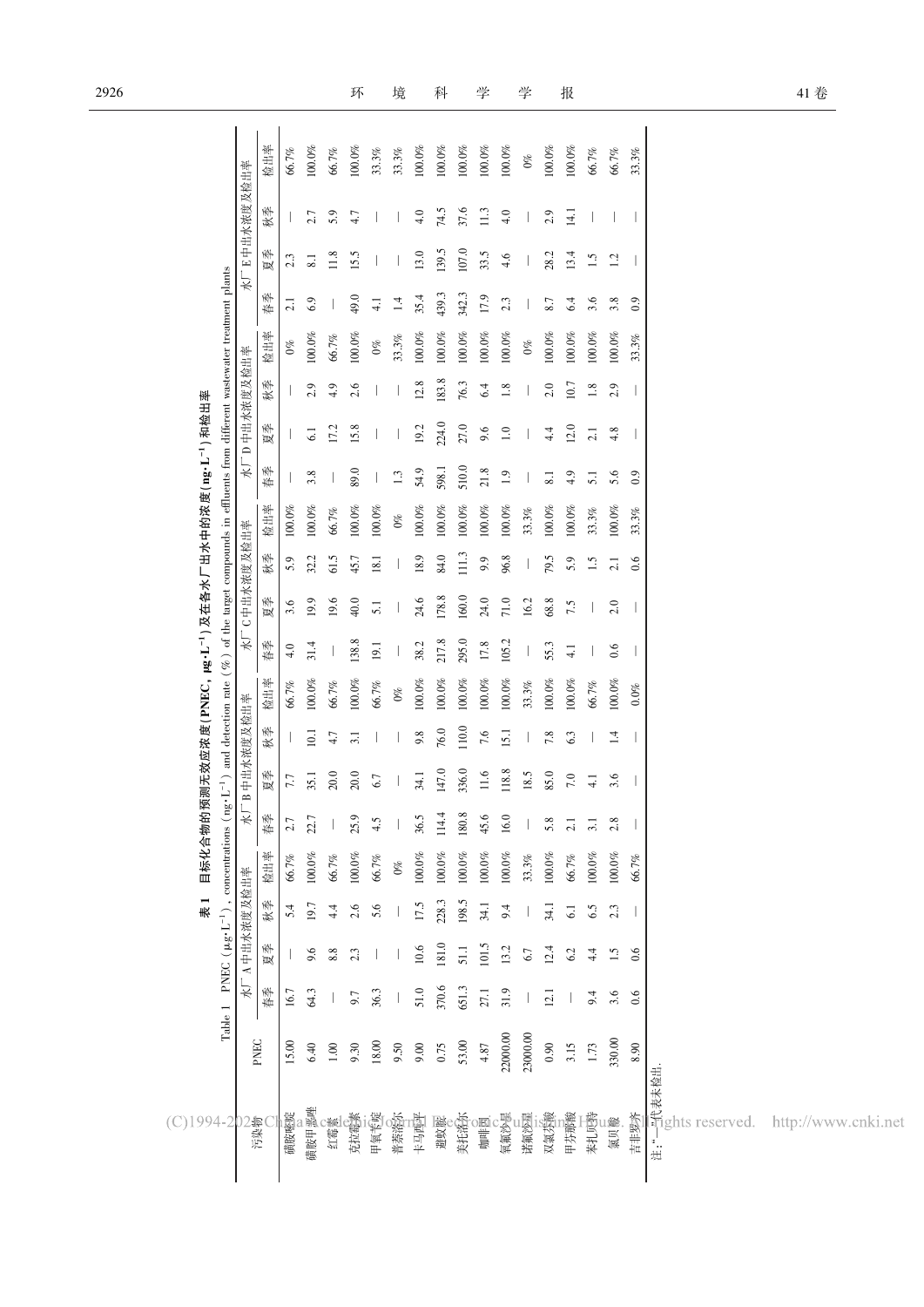| - | the contract of the contract of the contract of the contract of the contract of the contract of the contract of |  |
|---|-----------------------------------------------------------------------------------------------------------------|--|
|   |                                                                                                                 |  |
|   | the contract of the contract of the contract of the contract of the contract of the contract of the contract of |  |
|   |                                                                                                                 |  |

|                |                           |               | $a/(ng \cdot L^{-1})$         |                    |
|----------------|---------------------------|---------------|-------------------------------|--------------------|
| $\mathfrak{Z}$ | $_{\rm b}$                | 2015          | $25.1 - 1140$                 | Yang et al. 2017   |
|                |                           | 2016          | $2.42 \div 686(143)$          | Wang et al. 2018   |
|                |                           | 2016          | (25.77)                       | 2018               |
| 8              | $^{\rm c}$                | 2015          | $0.5 - 376.5$                 | Ben et al. 2018    |
|                |                           | $2015 - 2016$ | $60 - 90$                     | Huang et al. 2020  |
|                |                           | 2019          | $6.4 \sim 101.5(25.3)$        |                    |
|                |                           | 2016          | (1.64)                        | 2018               |
|                |                           | 2016          | $7.50 - 37.5(23.1)$           | Ashfaq et al. 2017 |
| 3              | $\mathbf b$               | 2015          | $13 - 186$                    | Yang et al. 2017   |
| 8              | $\mathbf c$               | 2015          | $1.8 - 465.6$                 | Ben et al. 2018    |
|                |                           | 2019          | $2.7 - 64.3(18.4)$            |                    |
| 3              | $_{\rm b}$                | 2015          | $3.7 - 42.9$                  | Yang et al. 2017   |
| 8              | $\mathbf c$               | 2015          | $0.5 - 52.2$                  | Ben et al. 2018    |
|                |                           | 2019          | $n.d. \sim 36.3(12.4)$        |                    |
|                |                           | 2016          | (0.30)                        | 2018               |
|                |                           | 2016          | n.d. ~ 6(2.95)                | Ashfaq et al. 2017 |
| 3              | $\boldsymbol{b}$          | 2015          | $n.d. \sim 9.27$              | Yang et al. 2017   |
| 8              | $\mathbf c$               | 2015          | $1.1 - 55.3$                  | Ben et al. 2018    |
|                |                           | 2019          | $n.d. \sim 16.7(5.6)$         |                    |
| 3              | $_{\rm b}$                | 2015          | $4.79 - 54.00$                | Yang et al. 2017   |
| 8              | $\mathbf c$               | 2015          | $1.3 - 214.6$                 | Ben et al. 2018    |
|                |                           | 2019          | $2.3 \sim 138.8(31.0)$        |                    |
| 3              | $_{\rm b}$                | 2015          | $1410 - 14400$                | Yang et al. 2017   |
| 8              | $\mathbf c$               | 2015          | $0.1 - 473.6$                 | Ben et al. 2018    |
|                |                           | 2019          | $n.d. \sim 61.5(15.9)$        |                    |
|                |                           | 2016          | (147.27)                      | 2018               |
|                |                           | 2016          | $2.26 \times 400(134)$        | Wang et al. 2018   |
| 8              | $\mathbf c$               | 2015          | $9.5 - 335.9$                 | Ben et al. 2018    |
|                |                           | 2019          | $37.6 \times 651.3(212.9)$    |                    |
|                |                           | 2016          | (0.14)                        | 2018               |
|                |                           | 2016          | $n.d. \sim 2.16(0.92)$        | Wang et al. 2018   |
| 8              | $\mathbf c$               | 2015          | $0.3 - 5.3$                   | Ben et al. 2018    |
|                |                           | 2019          | $n.d. \sim 1.3(1.3)$          |                    |
| 3              | $\rm ^{e}$                | 2015          | $1.25 - 23.90$                | Yang et al. 2017   |
| 8              | $^{\rm c}$                | 2015          | $0.2 - 55.0$                  | Ben et al. 2018    |
|                |                           | 2016          | $0.268 \sim 57.8(13.9)$       | Wang et al. 2018   |
|                |                           | 2019          | $4 \sim 54.9(25.4)$           |                    |
| 3              | $\boldsymbol{\mathrm{b}}$ | 2015          | $18.2 - 339$                  | Yang et al. 2017   |
|                |                           | $2015 - 2016$ | $170 - 210$                   | Huang et al. 2020  |
|                |                           | 2019          | $74.5 \div 598.1(271.1)$      |                    |
| $\mathfrak{Z}$ | $_{\rm b}$                | 2015          | $\mathrm{n.d.}\!\sim\!72$     | Yang et al. 2017   |
|                | $\mathbf{d}$              | 2016          | $5.68 \div 31.6(26)$          | Ashfaq et al. 2017 |
| 3              |                           | 2019<br>2019  | n.d. ~ 55<br>$2.0 - 85(27.7)$ | Li et al. 2019     |
| $\mathfrak{Z}$ | $_{\rm b}$                | 2015          | $n.d. \sim 3.57$              | Yang et al. 2017   |
|                |                           | 2016          | $n.d. \sim 12.1(2.68)$        | Wang et al. 2018   |
|                |                           | 2019          | n.d. ~0.9(0.7)                |                    |

Table 2 Comparison of the concentrations of target compounds in effluents from wastewater treatment plants in other provinces and cities

 $2$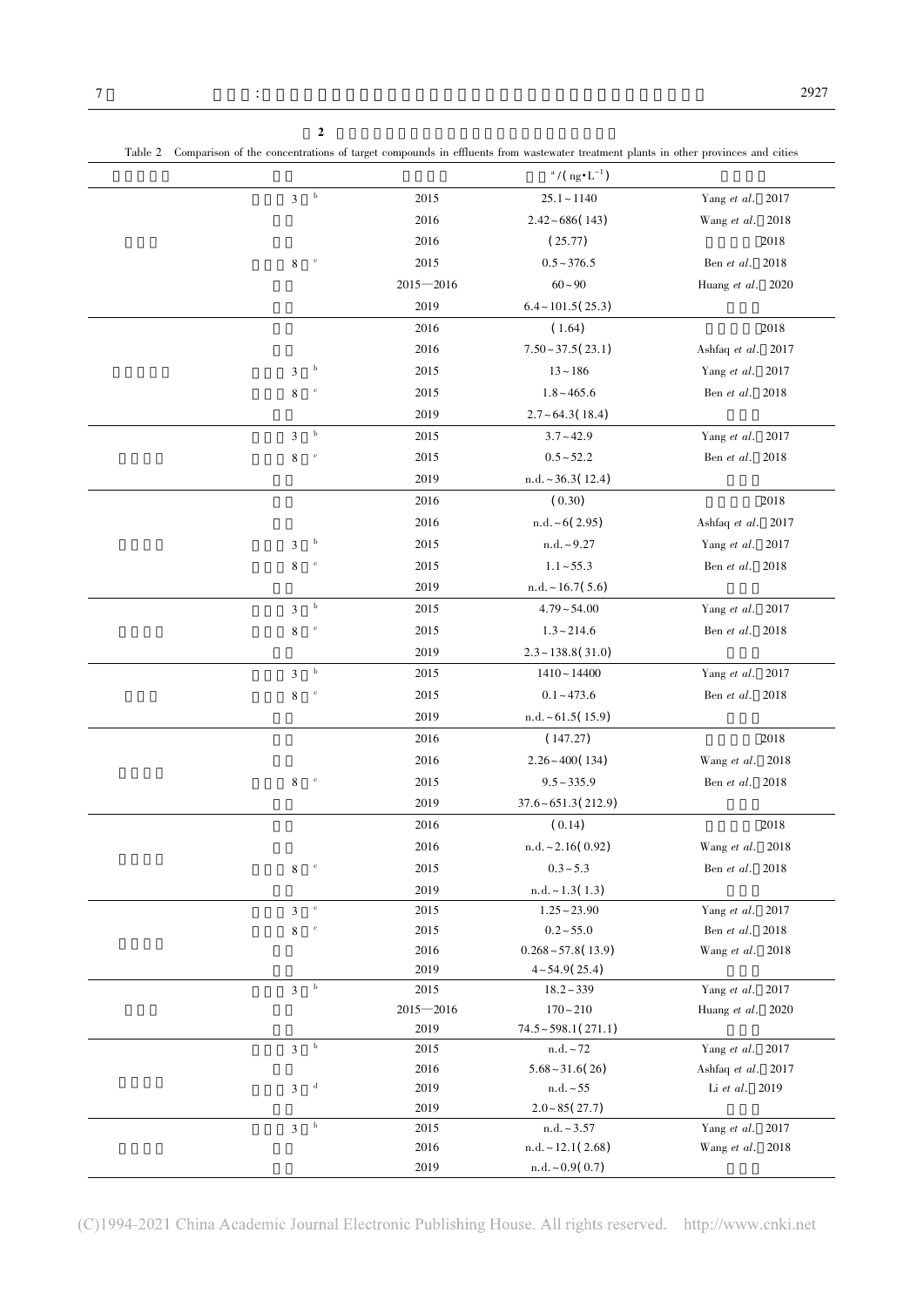| $\cdot$ a.<br>; d:<br>$et \; al.$<br>$et \; al.$ |                                                                     | $\mathbf d$<br>2019       | $\rm{n.d.}\sim2.3$                          | Li et al. 2019                              |
|--------------------------------------------------|---------------------------------------------------------------------|---------------------------|---------------------------------------------|---------------------------------------------|
|                                                  |                                                                     | 2019                      | $n.d. \sim 9.4(3.9)$                        |                                             |
|                                                  | 3                                                                   | $_{\rm b}$<br>2015        | n.d. ~ 6.85                                 | Yang et al. 2017                            |
|                                                  | 3                                                                   | $\mathbf d$<br>2019       | $n.d. \sim 2.6$                             | Li et al. 2019                              |
|                                                  |                                                                     | 2016                      | $n.d. \sim 1.48(0.03)$                      | Wang et al. 2018                            |
|                                                  |                                                                     | 2019                      | $n.d. \sim 5.6(2.7)$                        |                                             |
|                                                  | 3                                                                   | $_{\rm b}$<br>2015        | $13.3 - 371$                                | Yang et al. 2017                            |
|                                                  | 8                                                                   | $\rm ^{c}$<br>2015        | $10.3 - 831.4$                              | Ben et al. 2018                             |
|                                                  |                                                                     | 2016                      | $2.88 - 384(142)$                           | Wang et al. 2018                            |
|                                                  |                                                                     | 2019                      | $1.0 \sim 118.8(32.9)$                      |                                             |
|                                                  | 3                                                                   | $_{\rm b}$<br>2015        | n.d. ~ 36                                   | Yang et al. 2017                            |
|                                                  | 8                                                                   | $\mathbf c$<br>2015       | $1.6 - 260.4$                               | Ben et al. 2018                             |
|                                                  |                                                                     | $2015 - 2016$             | $63.8 \sim 70.9$                            | Ding et al. 2020                            |
|                                                  |                                                                     | 2016                      | n.d. ~624(124)                              | Wang et al. 2018                            |
|                                                  |                                                                     | 2019                      | n.d. ~18.5(13.8)                            |                                             |
|                                                  | ; b:                                                                | , c.                      |                                             |                                             |
|                                                  |                                                                     |                           |                                             |                                             |
| 2016)                                            | (Clara et al. 2004; Vieno et al.<br>2011; Xu et al. 2011; Li et al. | 2005; Sui<br>$2013$ ; Sun | <b>PPCPs</b>                                | <b>PPCPs</b>                                |
|                                                  | $2016$ ;<br>$\int$ Sui <i>et al.</i>                                | 2011; Sun et al.          | ╮<br>╮<br>Zhao et al. 2017; Li et al. 2018) | $\int$ Sun et al. 2014; Sun et al.<br>2016; |

 $\frac{a}{\log} \cdot L^{-1}$ 

 $8 \t 2015 \t 0.4 \t 87.1$  Ben *et al.* 2018

 $($  2020) 在本研究采样季中北京市春季、夏季和秋季的平均  $22.3, 28.0$  23.1 ℃ PPCP<sub>s</sub>  $f(x) = \frac{1}{2} \int_{-\infty}^{\infty} \frac{1}{2} \cos(\theta - \theta) \cos(\theta - \theta) \cos(\theta - \theta) \sin(\theta - \theta)$ 季节的浓度 这与本研究的结果较一致.但值得注意 的是本研究中双氯芬酸、甲芬那酸、氧氟沙星、诺氟  $(3)$ 的差异性 这需要在后续的研究中进一步去证实.  $3.3$ PPCPs RQ D RQ 0.12  $\mathcal{L}_{\mathcal{A}}$  $RQ$  0. 09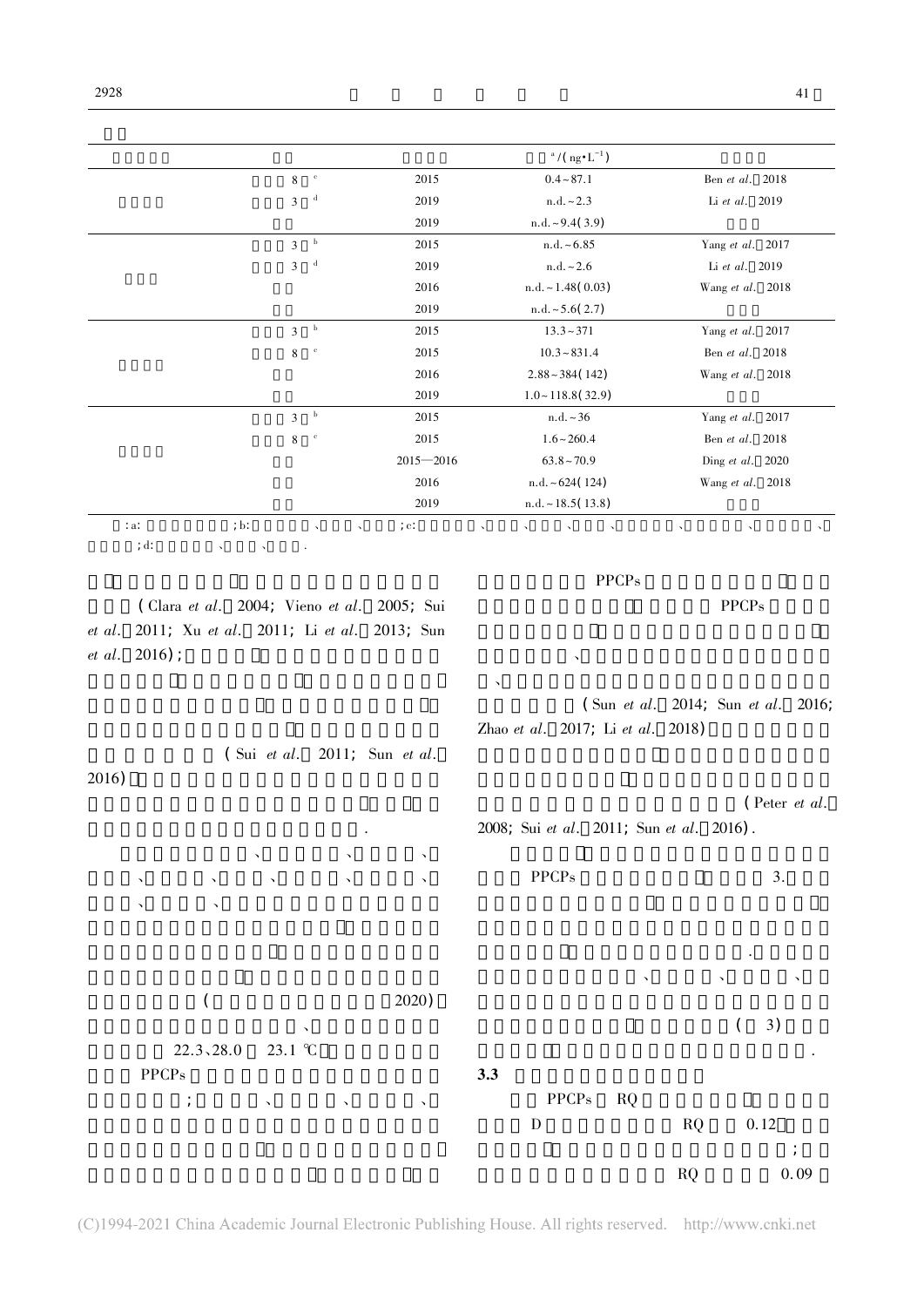



Fig.1 Total monthly concentration of the target compounds

PPCP<sub>s</sub>

Table 3 The changes of the concentration of target compounds in effluents from wastewater treatment plants of Beijing in different seasons

| 2010 |                       |                       | 156.88                                                                    |                     | 2011              |
|------|-----------------------|-----------------------|---------------------------------------------------------------------------|---------------------|-------------------|
| 2010 | $130 - 460$           |                       |                                                                           |                     | Gao et al. 2012   |
| 2011 |                       |                       |                                                                           | $100 - 250$         | Qi et al. 2015    |
| 2012 |                       |                       | $26 - 64.8$                                                               |                     | Wang et al. 2015  |
| 2016 |                       |                       |                                                                           | $25 - 366$          | Zhang et al. 2018 |
| 2018 |                       |                       |                                                                           | $81.53 - 582.09$    | Liu et al. 2019   |
| 2019 | $3.8 \div 64.3(25.8)$ | $6.1 \sim 35.1(15.8)$ | $2.7 - 32.2(13.5)$                                                        |                     |                   |
| 2008 |                       | 140                   |                                                                           |                     | Sui et al. 2010   |
| 2010 |                       |                       | 192.89                                                                    |                     | 2011              |
| 2011 | $200 - 370$           |                       | $\prime$                                                                  |                     | Qi et al. 2015    |
| 2012 |                       |                       | n.d.                                                                      |                     | Wang et al. 2015  |
| 2016 |                       |                       |                                                                           | $4.3 - 427.8$       | Zhang et al. 2018 |
| 2018 |                       |                       |                                                                           | $60.98 \sim 140.37$ | Liu et al. 2019   |
| 2019 | $n.d. \sim 36.3(16)$  | n.d. ~6.7(5.9)        | $n.d. ~18.1$ (11.9)                                                       |                     |                   |
| 2008 |                       | 150                   |                                                                           |                     | 2009              |
| 2011 | $77 - 170$            |                       |                                                                           |                     | Qi et al. 2015    |
| 2012 |                       |                       | $0.766 - 0.95$                                                            |                     | Wang et al. 2015  |
| 2016 |                       |                       |                                                                           | $22.6 - 409.7$      | Zhang et al. 2018 |
| 2019 |                       |                       | $114.4 \sim 598.1$ (348) $147 \sim 224$ (174.1) $74.5 \sim 228.3$ (129.3) |                     |                   |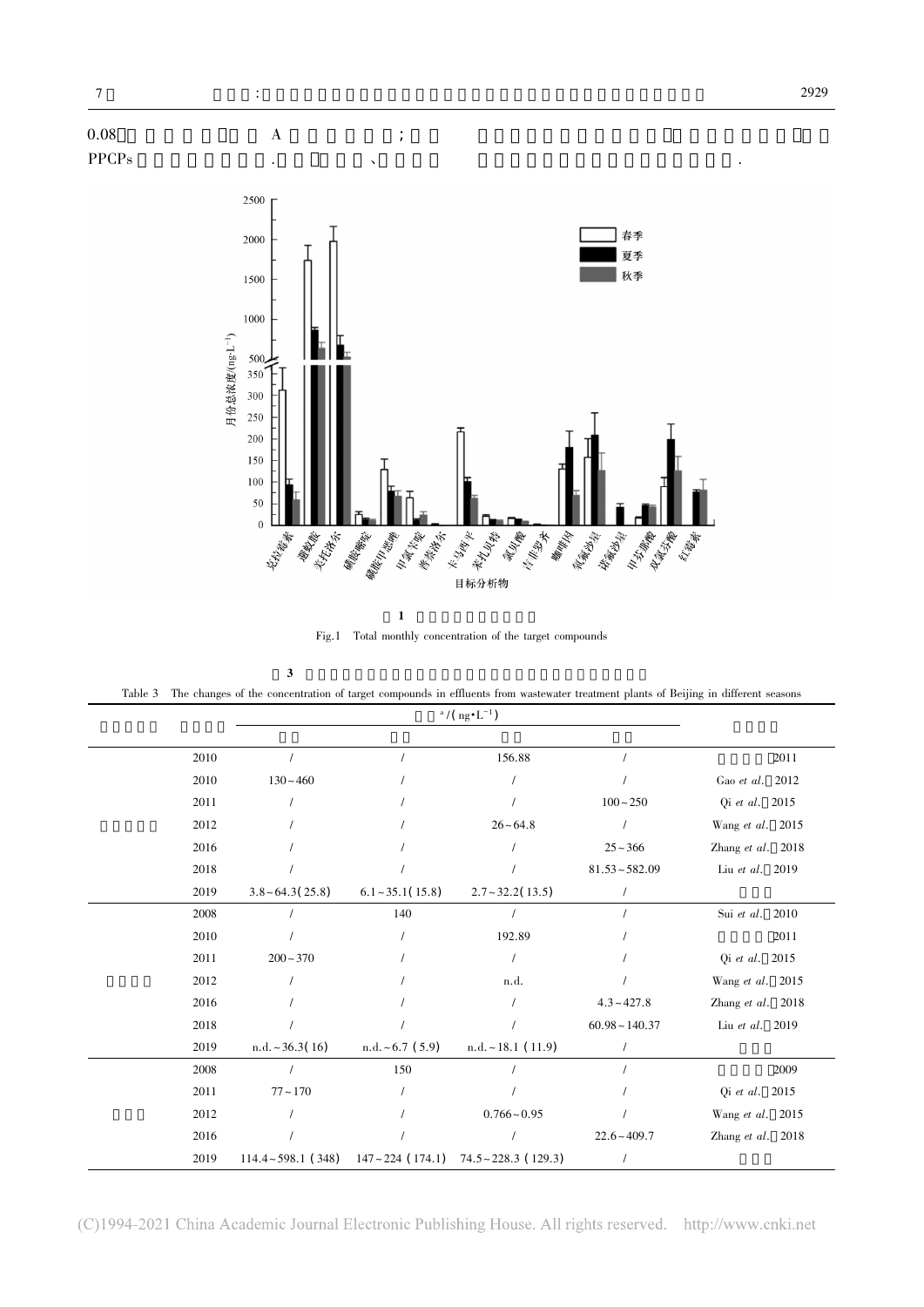|            |               |                         |                         | $a / (ng \cdot L^{-1})$  |                      |                   |
|------------|---------------|-------------------------|-------------------------|--------------------------|----------------------|-------------------|
|            | 2008          | $\sqrt{2}$              | 290                     | $\sqrt{ }$               |                      | 2009              |
|            | 2008          |                         | $69 - 120$              | $\prime$                 |                      | Sui et al. 2010   |
|            | 2012          |                         | $\prime$                | $13 - 21.1$              |                      | Wang et al. 2015  |
|            | 2016          | $\prime$                | $\prime$                | $\sqrt{2}$               | $43.4 - 672.5$       | Zhang et al. 2018 |
|            | 2019          | $35.4 - 54.9$ (43.2)    | $10.6 \sim 34.1$ (20.3) | $4.0 \sim 18.9$ (12.6)   | $\sqrt{2}$           |                   |
|            | 2008          | $\sqrt{2}$              | $60 - 180$              | $\sqrt{2}$               |                      | Sui et al. 2010   |
|            | $2009 - 2010$ | $\approx$ 120           | $\approx 60$            | $\approx 65$             | $\overline{1}$       | Sui et al. 2011   |
|            | 2012          | $\prime$                | $\prime$                | $62 - 166$               |                      | Wang et al. 2015  |
|            | 2016          |                         |                         | $\sqrt{2}$               | $16.1 - 838.9$       | Zhang et al. 2018 |
|            | $2016 - 2017$ | $\prime$                | $\prime$                | $\sqrt{2}$               | $12.3 \div 923(354)$ | Duan et al. 2018  |
|            | 2019          | $n.d. \sim 1.4$ (1.4)   | n.d.                    | n.d.                     |                      |                   |
|            | 2008          | $\prime$                | 4.7                     | $\sqrt{2}$               |                      | Sui et al. 2010   |
|            | $2009 - 2010$ | $\approx$ 13            | $\approx$ 5             | $\approx$ 2              |                      | Sui et al. 2011   |
|            | 2012          | $\prime$                | $\overline{1}$          | n.d.                     |                      | Wang et al. 2015  |
|            | 2016          | $\prime$                | $\prime$                |                          | $2.4 - 81.5$         | Zhang et al. 2018 |
|            | 2019          | $n.d. ~ 9.4$ (4.2)      | n.d. ~4.4(3.0)          | $n.d. ~6.5$ (3.3)        | $\prime$             |                   |
|            | 2010          |                         | $\sqrt{2}$              | 78.01                    |                      | 2011              |
|            | 2008          |                         | 170                     | $\prime$                 |                      | 2009              |
|            | 2008          |                         | 15                      |                          |                      | Sui et al. 2010   |
|            | 2011          | $25 - 2340$             |                         |                          |                      | Qi et al. 2015    |
|            | 2016          | $\sqrt{ }$              | $\prime$                |                          | $35.6 \sim 1790.9$   | Zhang et al. 2018 |
|            | 2019          | $17.8 - 45.6(26.1)$     | $9.6 \sim -101.5(36)$   | $6.4 \sim 34.1(13.9)$    | $\sqrt{2}$           |                   |
|            | 2008          | $\prime$                | 80                      | $\prime$                 |                      | 2009              |
|            | 2008          | $\prime$                | 204                     |                          |                      | Sui et al. 2010   |
|            | 2011          | $140 - 300$             | $\sqrt{2}$              |                          |                      | Qi et al. 2015    |
|            |               | $5.8 \sim 55.3$ (18)    | $4.4 - 85$ (39.8)       | $2.0 \times 79.5$ (25.3) |                      |                   |
|            | 2008          | $\sqrt{ }$              | 528                     |                          |                      | Jia et al. 2012   |
|            | 2011          | (2318)                  | (1250)                  |                          |                      | Li et al. 2013    |
|            | 2019          | $1.9 - 105.2$ (31.5)    | $1.0 \sim 118.8$ (41.7) | $1.8 \sim 96.8$ (25.4)   |                      |                   |
|            | 2008          | $\sqrt{ }$              | 256                     | $\overline{1}$           |                      | Jia et al. 2012   |
|            | 2011          | (2166)                  | (1244)                  | $\prime$                 |                      | Li et al. 2013    |
| $\cdot$ a. | 2019          | n.d.                    | $n.d. ~ 18.5$ (13.8)    | n.d.                     |                      |                   |
|            |               |                         |                         |                          |                      |                   |
|            | (Conclusions) |                         |                         |                          |                      |                   |
| 1)         |               | ${\rm PPCPs}$<br>5      |                         |                          |                      |                   |
|            |               | $100\%$<br><b>PPCPs</b> |                         |                          |                      |                   |
|            |               |                         |                         |                          |                      |                   |
|            |               |                         |                         | 3)                       | <b>PPCPs</b>         |                   |
| 2)         | <b>PPCPs</b>  |                         |                         | ${\rm D}$                |                      |                   |
|            |               |                         |                         |                          |                      |                   |
|            |               |                         |                         | <b>RQ</b>                | 0.09                 | 0.08              |
|            |               |                         |                         | <b>PPCPs</b>             |                      |                   |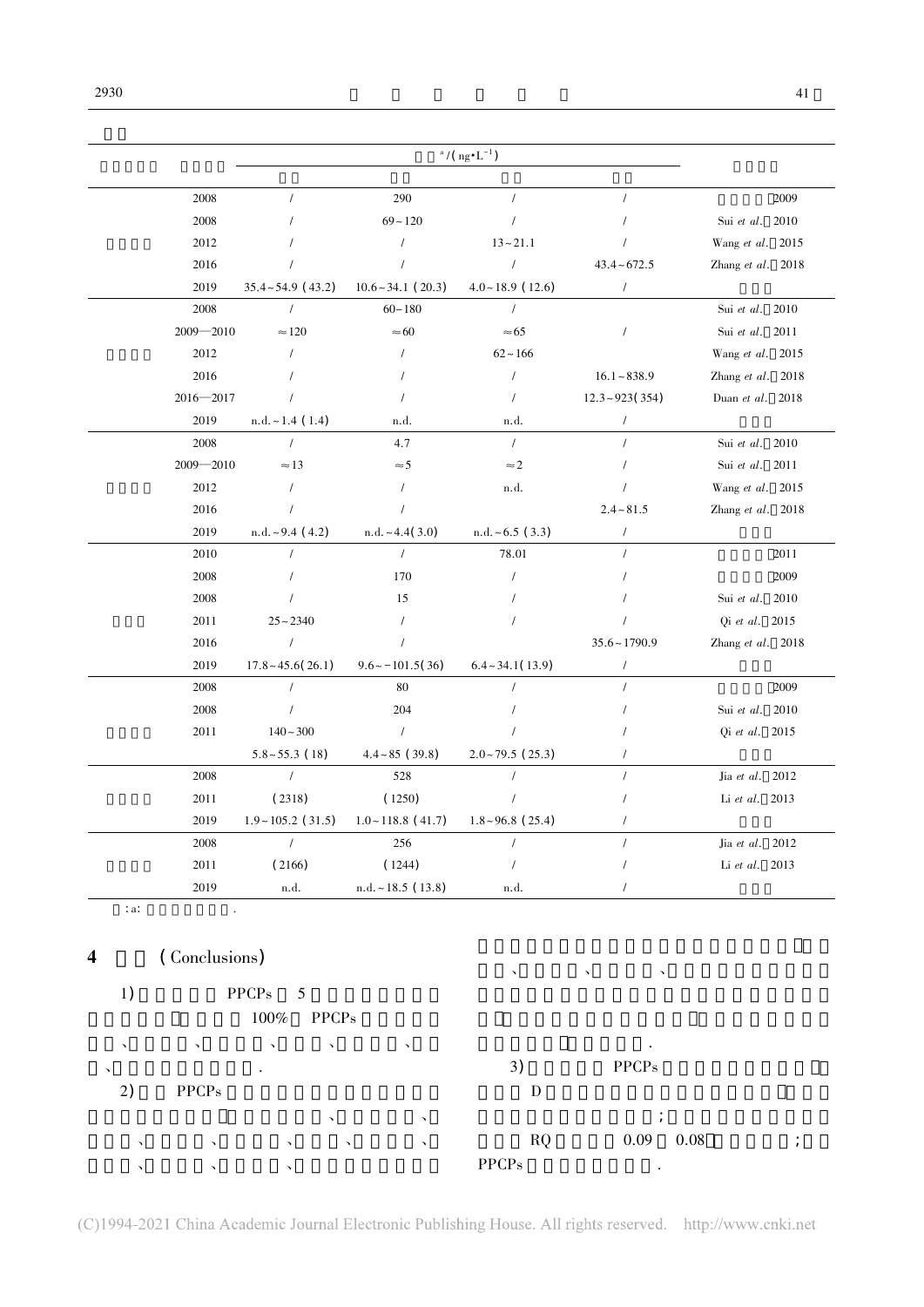#### (References) :

染物的筛查研究和风险评价.

- Archer E Petrie B Kasprzyk-Hordern B et al. 2017. The fate of pharmaceuticals and personal care products (PPCPs) endocrine disrupting contaminants (EDCs) metabolites and illicit drugs in a WWTW and environmental waters J . Chemosphere 174: 437-446
- Ashfaq M Li Y Wang Y et al. 2017. Occurrence fate and mass balance of different classes of pharmaceuticals and personal care products in an anaerobic-anoxic-oxic wastewater treatment plant in Xiamen China J . Water Research 123: 655-667
- Ben W Zhu B Yuan X et al. 2018. Occurrence removal and risk of organic micropollutants in wastewater treatment plants across China: Comparison of wastewater treatment processes J . Water Research 130: 38-46
- Benotti M J Trenholm R A Vanderford B J et al. 2009. Pharmaceuticals and endocrine disrupting compounds in U. S. drinking water J. Environmental science  $\&$  Technology 43(3): 597-603
- Chen H  $Z$ ha J Liang X et al. 2014. Effects of the human antiepileptic drug carbamazepine on the behavior biomarkers and heat shock proteins in the Asian clam Corbicula fluminea J . Aquatic Toxicology 155: 1-8
- Clara M Strenn B Ausserleitner M et al. 2004. Comparison of the behaviour of selected micropollutants in a membrane bioreactor and a conventional wastewater treatment plant J . Water Science & Technology 50( 5) : 29-36
- Ding G Chen G Liu Y et al. 2020. Occurrence and risk assessment of fluoroquinolone antibiotics in reclaimed water and receiving groundwater with different replenishment pathways J . Science of the Total Environment 738: 139802
- Duan L Zhang Y Wang B et al. 2018. Occurrence elimination enantiomeric distribution and intra-day variations of chiral pharmaceuticals in major wastewater treatment plants in Beijing China J . Environmental Pollution 239: 473-482

### $.2020.$

#### $J \t33.46(2): 20-24$

Gao L Shi Y Li W et al. 2012. Occurrence of antibiotics in eight sewage treatment plants in Beijing China J . Chemosphere 86: 665-671

#### $. 2020.$

EB/OL . 2020-11-11. http://data.cma.cn/data/search. html? dataCode = SURF\_CLI\_CHN\_MUL\_MON\_CES

#### $. 2014.$

#### $J \t35(3) : 1029-1034$

Huang Y H Dsikowitzky L Yang F et al. 2020. Emerging contaminants in municipal wastewaters and their relevance for the surface water contamination in the tropical coastal city Haikou China J . Estuarine Coastal and Shelf Science 235: 106611

- Jia A Wan Y Xiao Y et al. 2012. Occurrence and fate of quinolone and fluoroquinolone antibiotics in a municipal sewage treatment plant J . Water Research 46: 387-394
- Lapworth D J Baran N Stuart M E et al. 2012. Emerging organic contaminants in groundwater: A review of sources fate and occurrence J . Environmental Pollution 163: 287-303
- Li W Shi Y Gao L et al. 2013. Occurrence and removal of antibiotics in a municipal wastewater reclamation plant in Beijing China J . Chemosphere 92 ( 4) : 435-444
- Li W L Zhang Z F Ma W L et al. 2018. An evaluation on the intraday dynamics seasonal variations and removal of selected pharmaceuticals and personal care products from urban wastewater treatment plants J . Science of the Total Environment 640-641: 1139-1147
- Li Y Niu X Yao C et al. 2019. Distribution removal and risk assessment of pharmaceuticals and their metabolites in five sewage plants J . International Journal of Environmental Research and Public Health 16: 4729
- Li Z Xiang X Li M et al. 2015. Occurrence and risk assessment of pharmaceuticals and personal care products and endocrine disrupting chemicals in reclaimed water and receiving groundwater in China J . Ecotoxicology and Environmental Safety 119: 74-80
- Liu X Zhang G Liu Y et al. 2019. Occurrence and fate of antibiotics and antibiotic resistance genes in typical urban water of Beijing China J . Environmental Pollution 246: 163-173
- Peter D Matus F Faranak A et al. 2008. Outpatient antibiotic use in the four administrations of the UK: cross-sectional and longitudinal analysis J . Journal of Antimicrobial Chemotherapy 62: 1441-1447
- Petrie B Barden R Kasprzyk-Hordern B. 2015. A review on emerging contaminants in wastewaters and the environment: Current knowledge understudied areas and recommendations for future monitoring J . Water Research 72: 3-27
- Qi W Singer H Berg M et al. 2015. Elimination of polar micropollutants and anthropogenic markers by wastewater treatment in Beijing China J . Chemosphere 119: 1054-1061
- Sun Q Huang J Deng S et al. 2010. Occurrence and removal of pharmaceuticals caffeine and DEET in wastewater treatment plants of Beijing China J . Water Research 44: 417-426
- Sun Q Huang J Deng S et al. 2011. Seasonal variation in the occurrence and removal of pharmaceuticals and personal care products in different biological wastewater treatment processes J . Environmental Science & Technology 45( 8) : 3341-3348
- Sun Q Li M Ma C et al. 2016. Seasonal and spatial variations of PPCP occurrence removal and mass loading in three wastewater treatment plants located in different urbanization areas in Xiamen China J . Environmental Pollution 208: 371-381
- Sun Q Li Y Li M et al. 2016. PPCPs in Jiulong River estuary ( China ) : Spatiotemporal distributions fate and their use as chemical markers of wastewater J . Chemosphere 150: 596-604
- Sun Q Lv M Hu A et al. 2014. Seasonal variation in the occurrence and removal of pharmaceuticals and personal care products in a wastewater treatment plant in Xiamen China J . Journal of